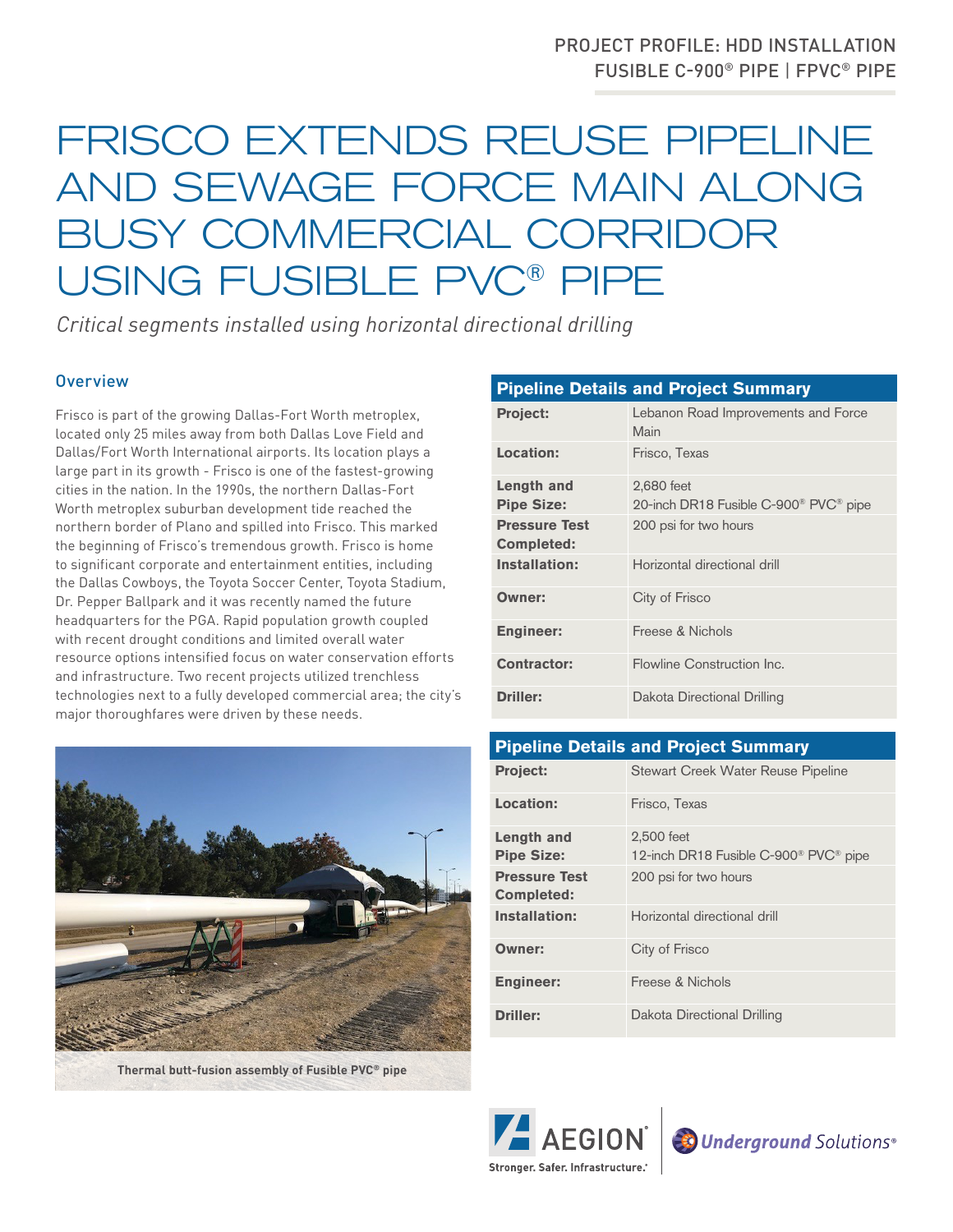The first project was for a new reuse pipeline to convey treated effluent from Stewart Creek West Wastewater Treatment Plant (SCWWWTP). The design included a total of 10,000 feet of 12-inch reuse pipeline and a booster pump station. While most of the pipeline was installed by open trenching and conventional boring within the roadway median, one critical section of the alignment employed horizontal directional drilling (HDD) methods to bore 2,500 feet of the reuse pipeline under a busy intersection that could not be open-cut. Based on the reuse project's success, the city decided to install approximately 4,000 feet of 18-inch and 10,000 feet of 20-inch sanitary sewer force main along a similar alignment to convey raw sewage to the SCWWWTP. The second project required installation of a 2,680-foot portion of a 20-inch force main using HDD. Both installations required drilling and installation through hard rock formations along a compound curvilinear alignment.

Although other materials were evaluated, the project specified Fusible PVC® pipe for the HDD section of both the 12-inch reuse line and the 20-inch force main to match the characteristics in the rest of the system, which was made up of PVC pipe. Fusible PVC® pipe is compatible with all PVC piping systems and has the additional benefit of a low profile fused joint. Fusible PVC® pipe can be assembled into a single monolithic, fully restrained, gasketless piping system. The low profile fused joint, which reduces the friction during HDD pipe pull-in, coupled with the Fusible PVC® pipe's tensile strength, made it the material of choice for these long-pull trenchless installations.

Installation of buried infrastructure in an already developed corridor provides many challenges. The ability to utilize trenchless installation to mitigate overall impact was a highly effective way to solve the problem. The success of these projects were a result of solid planning, engineering and execution by all the parties involved. Constant communication between the owner, engineer and contractor allowed for seamless installations that minimized the overall impact to surrounding businesses and residents. Successful projects do not happen by mistake and the city of Frisco has been able to install two complex projects through a highly developed commercial corridor in the last couple of years. If the recent past is any indication of the future, they will be looking to trenchless installation methods to meet future utility demands going forward.

"We were very pleased with the coordination and construction of the Fusible PVC® pipe reuse line and force main. We were able to coordinate with local drilling contractors and the folks at Underground Solutions to plan, design and install two successful pipelines. Not only are we serving our community with these new facilities, but we were able to accomplish it with a cost reduction on the project. The assistance and coordination by Underground Solutions was a vital component to the success of the project."

> *Clayton Barnard, P.E., Design Engineer Freese & Nichols*



1) 2018 No Dig show, Palm Springs, CA

2) 2018 ASCE/UESI Pipelines show, Toronto, ON, Canada

3) 2019 UCT Conference, Fort Worth, TX